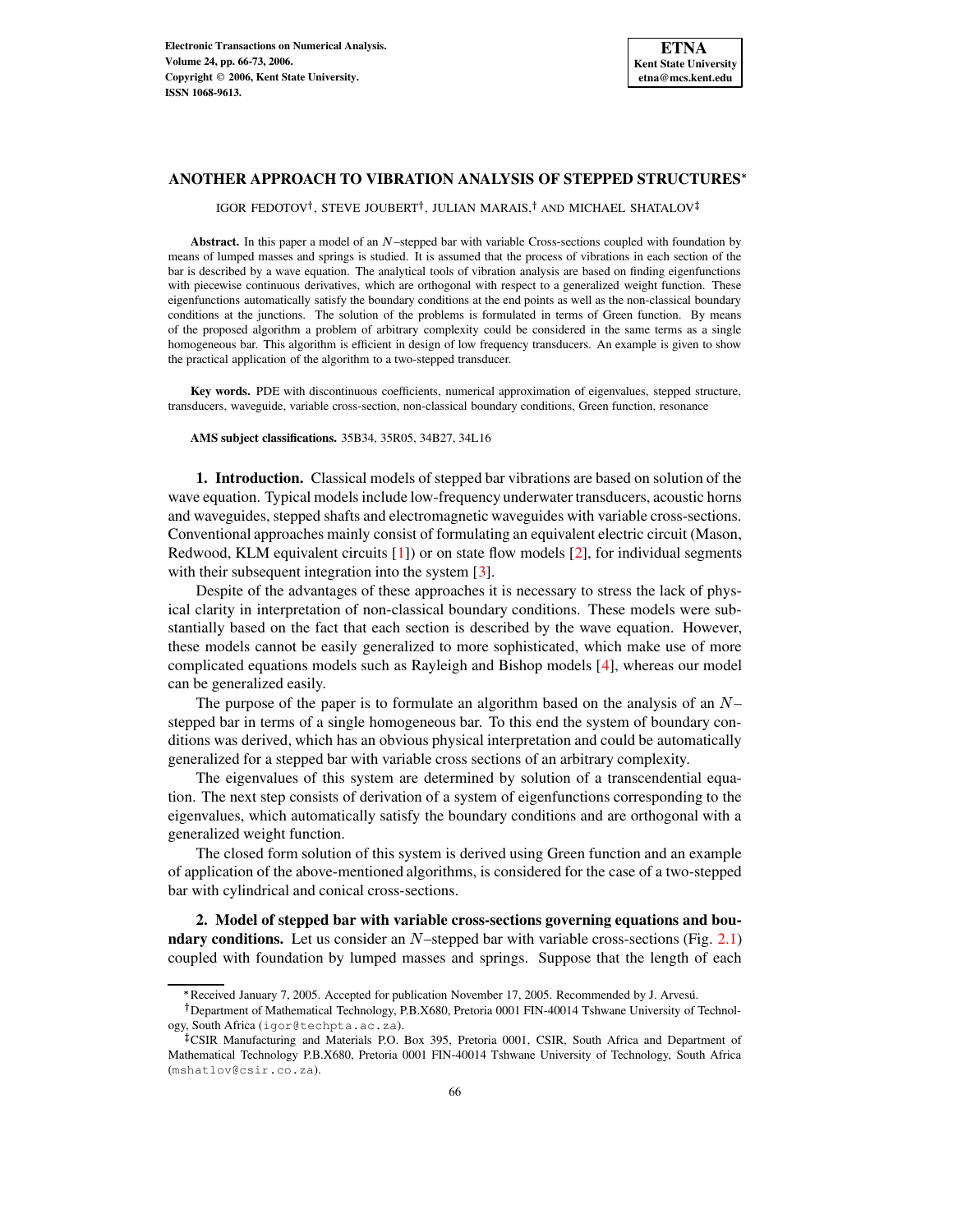

<span id="page-1-0"></span>section of the bar is much greater than the linear dimension of its cross-section. In this case the elementary theory of vibration of bars, based on wave equations, describes a longitudinal motion of the stepped bar.

Suppose that  $\rho_j$  – mass density,  $E_j$  – modulus of elasticity,  $A_j(x)$  – area of cross-section of jth section. By means of lumped masses  $(M_{j+1})$  and springs with stiffness  $K_{j+1}$  that are located at junctions of jth and  $(j + 1)$ th sections the bar is attached to an immovable foundation.

Equations of motion could be obtained as:

<span id="page-1-1"></span>
$$
\rho_j A_j(x) \frac{\partial^2 u_j}{\partial t^2} - E_j \frac{\partial}{\partial x} \left( A_j(x) \frac{\partial u_j}{\partial x} \right) = f_j(t, x), \ x \in [L_{j-1}, L_j], \ (j = 1, 2, \dots, N)
$$
\n(2.1)

with the following system of boundary conditions:

<span id="page-1-3"></span>
$$
x = 0: \quad E_1 A_1(0) u_1'(0, t) - [M_1 \ddot{u}_1(0, t) + K_1 u_1(0, t)] = 0;
$$
  
\n
$$
x = L_j: \quad u_j(L_j, t) - u_{j+1}(L_j, t) = 0; \quad (j = 1, 2, ..., N - 1)
$$
  
\n
$$
E_j A_j(L_j) u_j'(L_j, t) - E_{j+1} A_{j+1}(L_j) u_{j+1}'(L_j, t) + [M_{j+1} \ddot{u}_{j+1}(L_j, t) + K_{j+1} u_{j+1}(L_j, t)] = 0;
$$

$$
x = L_N: E_N A_N(L_N) u'_N(L_N, t) + [M_{N+1} u_N(L_N, t) + K_{N+1} u_N(L_N, t)] = 0;
$$

and initial conditions:

<span id="page-1-4"></span>(2.3) 
$$
t = 0: u_j(x, 0) = g_j(x);
$$
  $\dot{u}_j(x, 0) = h_j(x)$   $(j = 1, 2, ..., N).$ 

Let us introduce the following notation for system  $(2.1)$ :

<span id="page-1-2"></span>(2.4) 
$$
\rho(x)A(x)\frac{\partial^2 u}{\partial t^2} - \frac{\partial}{\partial x}\left[E(x)A(x)\frac{\partial u}{\partial x}\right] = F(x,t), \quad x \in [L_0, L_N].
$$

In this equation we suppose that

$$
u = u(x,t) = \sum_{j=1}^{N} u_j(x,t) \cdot \Delta H_j(x) = \sum_{j=1}^{N} X_j(x) \cdot \Delta H_j(x) \cdot \exp(i\omega t) \ (i^2 = -1);
$$

67

**ETNA Kent State University**  $etna@mcs. kent.edu$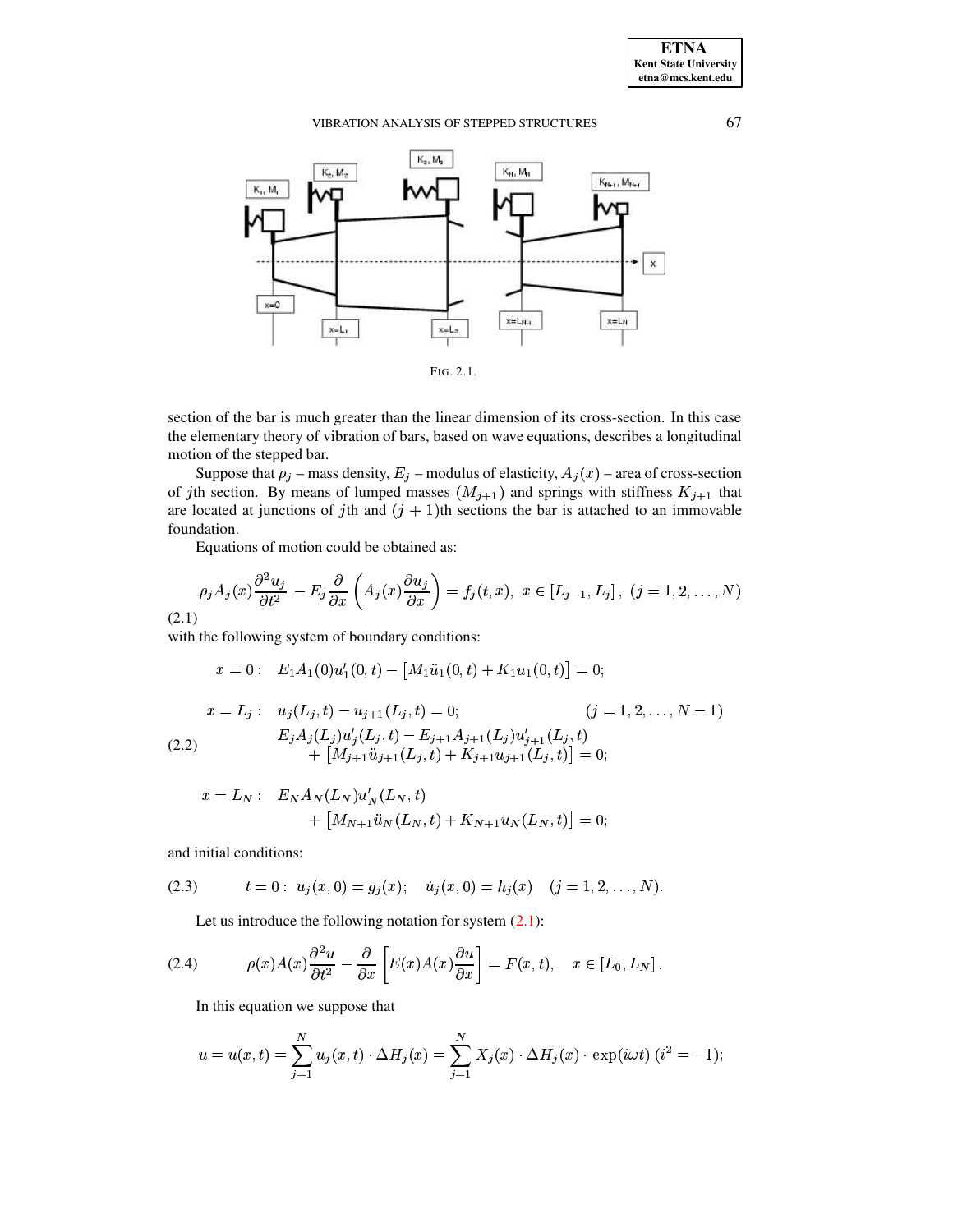#### 68 I. FEDOTOV, S. JOUBERT, J. MARAIS, AND M. SHATALOV

$$
\Delta H_j(x) = H(x - L_{j-1}) - H(x - L_j);
$$
  
\n
$$
H(x) = \begin{cases} 1, & \text{if } x > 0 \\ 0, & \text{otherwise} \end{cases}
$$
 (Heaviside function);  
\n
$$
\rho(x) = \sum_{j=1}^N \rho_j(x) \cdot \Delta H_j(x); \qquad E(x) = \sum_{j=1}^N E_j(x) \cdot \Delta H_j(x);
$$
  
\n
$$
A(x) = \sum_{j=1}^N A_j(x) \cdot \Delta H_j(x); \qquad f(t, x) = \sum_{j=1}^N f_j(t, x) \cdot \Delta H_j(x).
$$

We have to solve  $(2.4)$ , satisfying boundary conditions  $(2.2)$  and initial conditions  $(2.3)$ , written as:

$$
u(x,0) = g(x) = \sum_{j=1}^{N} g_j(x) \cdot \Delta H_j; \qquad \dot{u}(x,0) = h(x) = \sum_{j=1}^{N} h_j(x) \cdot \Delta H_j.
$$

To solve problem  $(2.4) - (2.2) - (2.3)$  $(2.4) - (2.2) - (2.3)$  $(2.4) - (2.2) - (2.3)$  $(2.4) - (2.2) - (2.3)$  $(2.4) - (2.2) - (2.3)$  the Fourier method is used. For each section we represent solution [\(2.4\)](#page-1-2) as the sum of  $X_i(x) \cdot \exp(i\omega t)$ , where  $\omega$  – eigenvalue and  $X_i(x)$  – eigenfunctions of the problem, satisfying the equation:

<span id="page-2-2"></span>(2.5) 
$$
X''_j + \frac{A'_j(x)}{A_j(x)} X'_j + \frac{\omega^2}{c_j^2} X_j = 0, \quad \left(c_j = \sqrt{\frac{E_j}{\rho_j}}\right)
$$

and satisfies boundary conditions for *j*th section. Let us suppose that  $A_i(x)$  =  $d_i \cdot (x - l_i)^{n_i}$ , where  $n_i$  – real number. In this case the eigenfunction of jth section is

<span id="page-2-0"></span>(2.6) 
$$
X_j(x) = a_j \frac{J_{\frac{n_j-1}{2}}\left[\frac{\omega}{c_j}\cdot(x-l_j)\right]}{(x-l_j)^{\frac{n_j-1}{2}}} + b_j \frac{Y_{\frac{n_j-1}{2}}\left[\frac{\omega}{c_j}\cdot(x-l_j)\right]}{(x-l_j)^{\frac{n_j-1}{2}}},
$$

where  $J_{\frac{n_j-1}{2}}\left[\frac{\omega}{c_j}\cdot(x-l_j)\right], Y_{\frac{n_j-1}{2}}\left[\frac{\omega}{c_j}\cdot(x-l_j)\right]$  – Bessel functions of the first and second kinds of order  $\frac{n_j-1}{2}$ .

In the particular case of cylindrical cross-section  $(n_j = 0 \Rightarrow A_j(x) = A_j = const)$  the solution  $(2.6)$  could be represented as:

$$
X_j(x) = a_j \cos \left[\frac{\omega}{c_j} \cdot (x - L_{j-1})\right] + b_j \sin \left[\frac{\omega}{c_j} \cdot (x - L_{j-1})\right],
$$

where  $L_{j-1}$  – coordinate of junction of " $j - 1$ " and " $j$ " – sections.

For a conical cross-section ( $n_j = 2 \Rightarrow A_j(x) = d_j^2(x - l_j)^2$ , where  $l_j$  – vertex of jth –  $\alpha$  cone) solution [\(2.6\)](#page-2-0) could be transformed into

<span id="page-2-1"></span>(2.7) 
$$
X_j(x) = a_j \frac{\cos\left[\frac{\omega}{c_j} \cdot (x - l_j)\right]}{(x - l_j)} + b_j \frac{\sin\left[\frac{\omega}{c_j} \cdot (x - l_j)\right]}{(x - l_j)}.
$$

Note that the cross-section of arbitrary complexity could be approximated by conical sections with eigensolutions [\(2.7\)](#page-2-1) and hence, the methods developed in present report are applicable for approximate analysis of steeped bars with arbitrary cross-sections.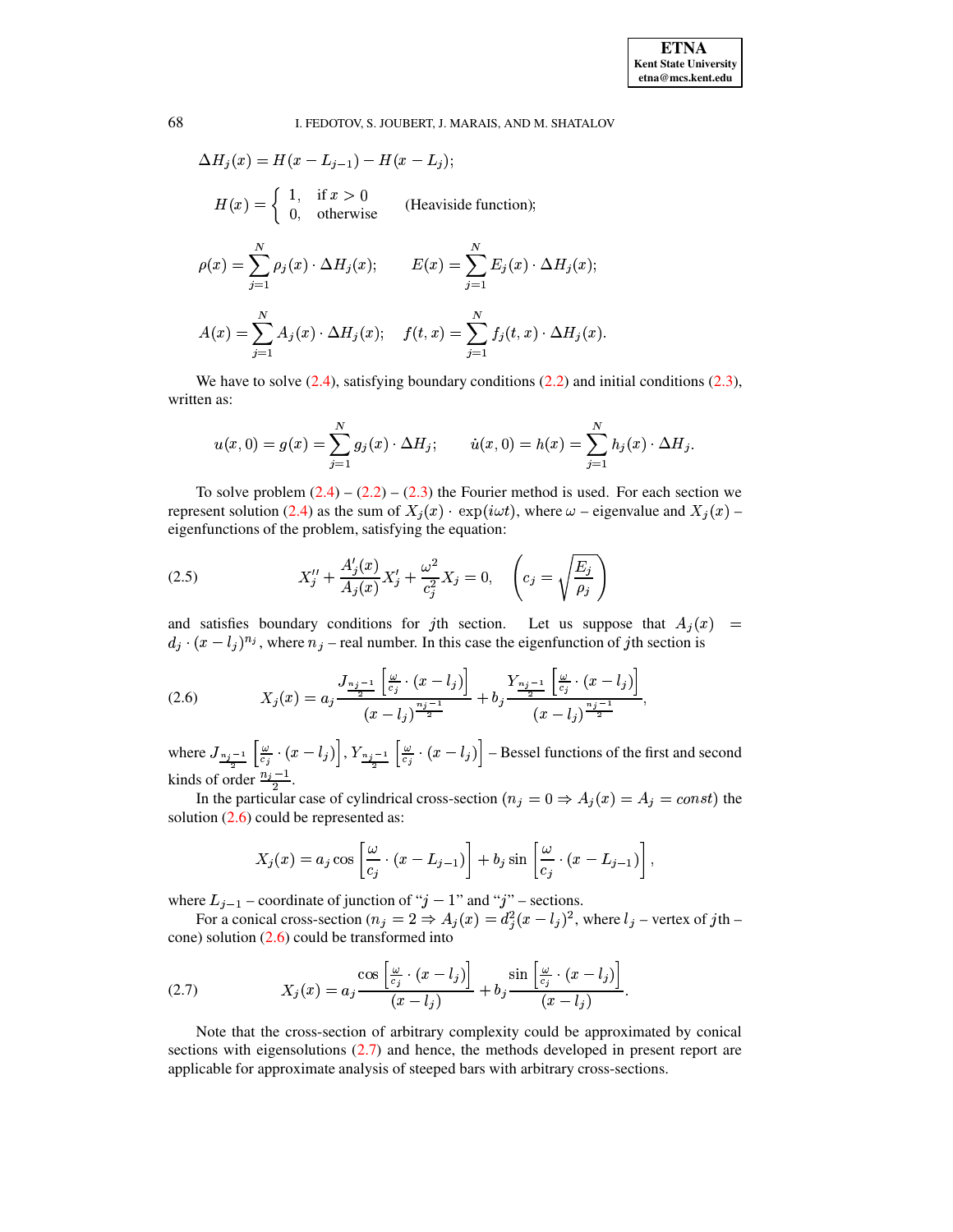| <b>ETNA</b>                                   |
|-----------------------------------------------|
| <b>Kent State University</b>                  |
| etna@mcs.kent.edu<br>$\overline{\phantom{a}}$ |

The eigenvalues can be obtained by substitution of  $X_i(x)$  exp( $i\omega t$ ) in [\(2.2\)](#page-1-3) and the characteristic system could be obtained. It is necessary to keep in mind that:

$$
X_j = a_j X_{1j}(x) + b_j X_{2j}(x),
$$
\n
$$
X_{1j}(x) = \begin{cases}\n\cos\left[\frac{\omega}{c_j} \cdot (x - L_{j-1})\right], & \text{if } n_j = 0 \\
\frac{\cos\left[\frac{\omega}{c_j} \cdot (x - l_j)\right]}{(x - l_j)}, & \text{if } n_j = 2\n\end{cases}
$$
\n
$$
\frac{J_{\frac{n_j-1}{2}}\left[\frac{\omega}{c_j} \cdot (x - l_j)\right]}{(x - l_j)^{\frac{n_j-1}{2}}}, \quad \text{if } n_j = \text{arbitrary real number}
$$
\n
$$
X_{2j}(x) = \begin{cases}\n\sin\left[\frac{\omega}{c_j} \cdot (x - L_{j-1})\right], & \text{if } n_j = 0 \\
\frac{\sin\left[\frac{\omega}{c_j} \cdot (x - l_j)\right]}{(x - l_j)}, & \text{if } n_j = 2\n\end{cases}
$$
\n
$$
\frac{Y_{\frac{n_j-1}{2}}\left[\frac{\omega}{c_j} \cdot (x - l_j)\right]}{(x - l_j)}, \quad \text{if } n_j = \text{arbitrary real number}
$$

and

$$
X'_{1j}(x) = \begin{cases}\n-\left(\frac{\omega}{c_j}\right)\sin\left[\frac{\omega}{c_j}\cdot(x-L_{j-1})\right], & \text{if } n_j = 0 \\
-\left(\frac{\omega}{c_j}\right)\frac{\sin\left[\frac{\omega}{c_j}\cdot(x-L_j)\right]}{(x-l_j)} - \frac{\cos\left[\frac{\omega}{c_j}\cdot(x-L_j)\right]}{(x-l_j)^2} & \text{if } n_j = 2 \\
-\left(\frac{\omega}{c_j}\right)\frac{J_{\frac{n_j+1}{2}}\left[\frac{\omega}{c_j}\cdot(x-L_j)\right]}{(x-l_j)^{\frac{n_j-1}{2}}}, & \text{if } n_j - \text{arbitrary real number} \\
\left(\frac{\omega}{c_j}\right)\frac{\cos\left[\frac{\omega}{c_j}\cdot(x-L_{j-1})\right]}{(x-l_j)^{\frac{n_j-1}{2}}}, & \text{if } n_j = 0\n\end{cases}
$$
\n
$$
X'_{2j}(x) = \begin{cases}\n\left(\frac{\omega}{c_j}\right)\cos\left[\frac{\omega}{c_j}\cdot(x-L_{j-1})\right], & \text{if } n_j = 0 \\
\left(\frac{\omega}{c_i}\right)\frac{\cos\left[\frac{\omega}{c_j}\cdot(x-L_j)\right]}{(x-l_j)} - \frac{\sin\left[\frac{\omega}{c_j}\cdot(x-L_j)\right]}{(x-l_j)^2} & \text{if } n_j = 2 \quad (j = 1, 2, \dots, N-1) \\
-\left(\frac{\omega}{c_j}\right)\frac{Y_{\frac{n_j+1}{2}}\left[\frac{\omega}{c_j}\cdot(x-L_j)\right]}{(x-l_j)^{\frac{n_j-1}{2}}}, & \text{if } n_j - \text{arbitrary real number.}\n\end{cases}
$$

The resulting system has non-trivial solution if and only if the main determinant of the system is equal to zero:

<span id="page-3-0"></span>
$$
(2.10) \t\t D(\omega) = 0.
$$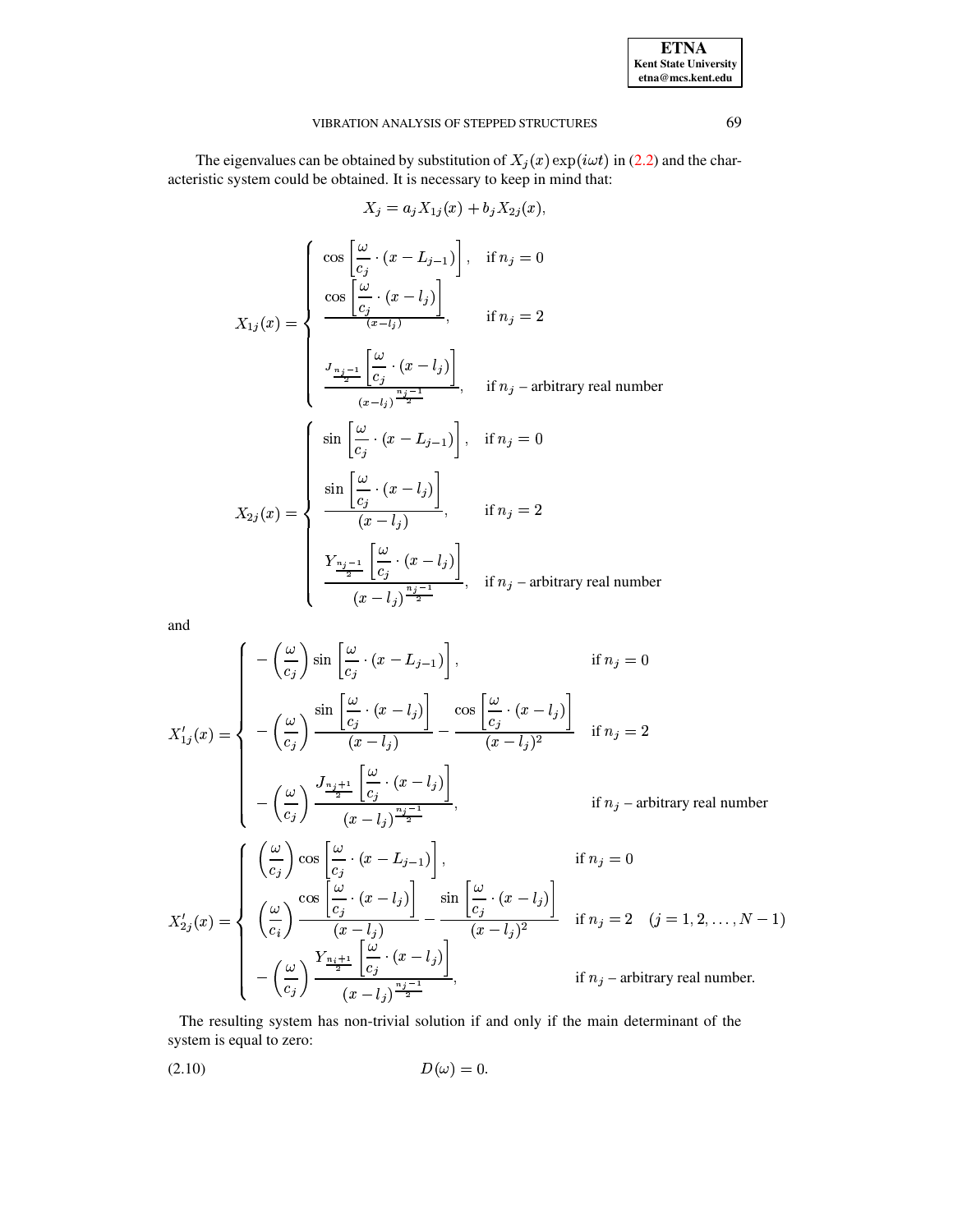#### I. FEDOTOV, S. JOUBERT, J. MARAIS, AND M. SHATALOV

This is the system of transcendential equations, which have enumerable solutions eigenvalues  $\omega_k$  ( $k = 1, 2, ...$ ). Let us find eigenfunctions  $\varphi_k(x)$ , corresponding to each eigenvalue  $\omega_k$ :

$$
\varphi_k(x) = \sum_{j=1}^N \left\{ a_j^{(k)} \frac{\frac{J_{n_j-1}}{2} \left[ \frac{\omega_k}{c_j} \cdot (x-l_j) \right]}{(x-l_j)^{\frac{n_j-1}{2}}} + b_j^{(k)} \frac{Y_{n_j-1}}{2} \left[ \frac{\omega_k}{c_j} \cdot (x-l_j) \right]}{(x-l_j)^{\frac{n_j-1}{2}}} \right\} \cdot \Delta H_j(x),
$$

where  $a_1^{(k)} = 1$  and  $b_1^{(k)}, a_j^{(k)}, b_j^{(k)}$ ,  $(j = 2,..., N)$  are derived from the first  $(2N - 1)$  equations of system (2.10) for every particular eigenvalue  $\omega_k$ .

It is possible to show that these eigenfunctions are orthogonal on  $[L_0, L_N]$  with weight

$$
w(x) = \sum_{j=1}^{N} \left[ \rho_j A_j(x) \Delta H_j(x) + M_j \cdot \delta(x - L_{j-1}) \right] + M_{N+1} \cdot \delta(x - L_N),
$$

where  $\delta(x)$  – Dirac delta function.

**3. Solution of the problem.** Transforming equation  $(2.4)$  as follows:

<span id="page-4-0"></span>(3.1) 
$$
\frac{\partial^2 u}{\partial t^2} - c^2 \left[ \frac{\partial^2 u}{\partial x^2} + \frac{1}{A(x)} \frac{\partial A(x)}{\partial x} \frac{\partial u}{\partial x} \right] = \frac{F(x, t)}{\rho A(x)} \equiv f(x, t), \left( c^2 = \frac{E}{\rho} \right)
$$

one can obtain solution of the problem as follows:

<span id="page-4-1"></span>(3.2) 
$$
u(x,t) = \sum_{k=1}^{\infty} u_k(t) \cdot \varphi_k(x)
$$

where  $u_k(t)$  – unknown functions. The force of excitation in the right hand side of equation  $(3.1)$  is

<span id="page-4-2"></span>(3.3) 
$$
f(x,t) = \sum_{k=1}^{\infty} f_k(t) \cdot \varphi_k(x),
$$

where

$$
f_k(t) = \frac{1}{\|\varphi_k\|^2} \cdot \int\limits_0^{L_N} x(y) f(y, t) \varphi_k(y) dy.
$$

<span id="page-4-3"></span>After substitution of  $(3.2) - (3.3)$  into  $(3.1)$  we obtain:

$$
(3.4) \qquad \qquad \ddot{u}_k + \omega_k^2 u_k = f_k(t)
$$

with initial conditions (at  $t = 0$ ):

<span id="page-4-4"></span>
$$
(3.5) \ \ u_k(0) = \frac{1}{\|\varphi_k\|^2} \cdot \int_0^{L_N} w(y)g(y)\varphi_k(y)dy; \quad \dot{u}_k(0) = \frac{1}{\|\varphi_k\|^2} \cdot \int_0^{L_N} w(y)h(y)\varphi_k(y)dy
$$

where  $u(x, 0) = g(x) = \sum_{k=1} u_k(0) \cdot \varphi_k(x)$ ;  $\dot{u}(x, 0) = h(x) = \sum_{k=1} \dot{u}_k(0) \cdot \varphi_k(x)$ .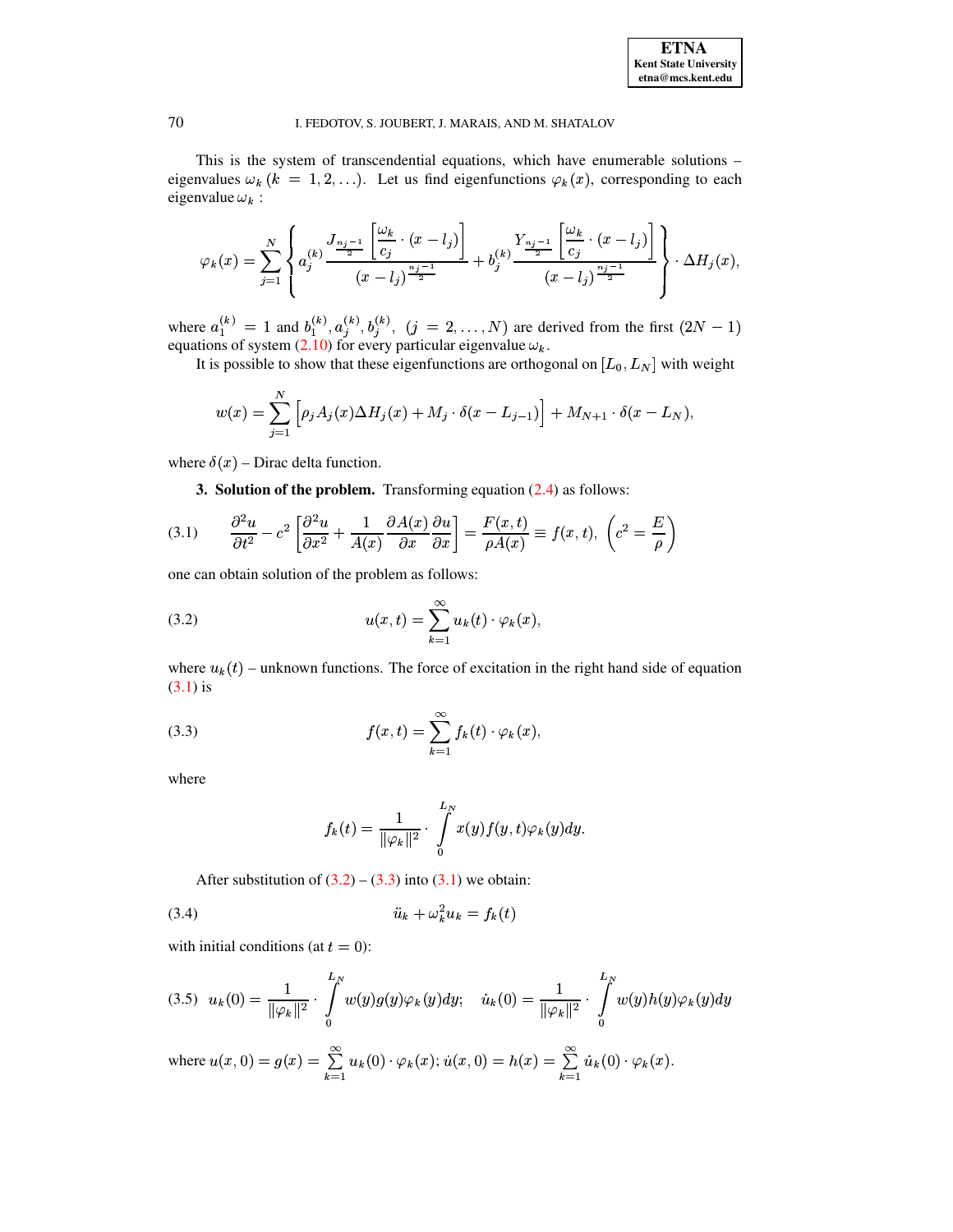The solution of the problem  $(3.4) - (3.5)$  is

<span id="page-5-0"></span>
$$
u_k(t) = u_k(0) \cdot \cos(\omega_k t) + \frac{1}{\omega_k} \dot{u}_k(0) \cdot \sin(\omega_k t) + \frac{1}{\omega_k} \cdot \int_0^t f_k(\tau) \cdot \sin\left[\omega_k (t-\tau)\right] d\tau
$$
  
(3.6) 
$$
= \frac{1}{\|\varphi_k\|^2} \int_0^{L_N} w(y) g(y) \varphi_k(y) \cos(\omega_k t) dy + \frac{1}{\|\varphi_k\|^2} \int_0^{L_N} w(y) h(y) \varphi_k(y) \frac{\sin(\omega_k t)}{\omega_k} dy
$$

$$
+ \frac{1}{\omega_k \|\varphi_k\|^2} \int_0^t \int_0^t w(y) \varphi_k(y) f(y, \tau) \sin\left[\omega_k (t-\tau)\right] dy \, d\tau,
$$

where the square of the norm  $\|\varphi_k\|^2$  is

$$
\|\varphi_k\|^2=\int\limits_0^{L_N}w(x)\varphi_k^2(x)dx.
$$

Substituting  $(3.6)$  into  $(3.2)$  yields

$$
u(x,t) = \int_{0}^{L_N} \frac{\partial G(x,y,t)}{\partial t} w(y)g(y)dy + \int_{0}^{L_N} G(x,y,t)w(y)h(y)dy
$$

$$
+ \int_{0}^{t} \int_{0}^{L_N} G(x,y,t-\tau)f(y,\tau)dy d\tau,
$$

where the Green function  $G(x, y, t)$  is:

$$
G(x, y, t) = \sum_{k=1}^{\infty} \frac{1}{\|\varphi_k\|^2} \varphi_k(x) w(y) \varphi_k(y) \frac{\sin \omega_k t}{\omega_k}.
$$

4. Example. Let us consider a two-stepped bar, consisting of cylinder and cone (Fig. 4.1) with lumped mass  $(M = 0.2 \text{ kg})$  between the sections, attached to an immovable foundation<br>by a lumped spring  $(K = 10^{10} \text{ Nm}^{-1})$  that is attached to the lumped mass.



<span id="page-5-1"></span>FIG. 4.1.

A time dependent force excites the cylindrical section of this bar

<span id="page-5-2"></span>(4.1) 
$$
f(t) = \begin{vmatrix} \sin \left\{ \left[ (\omega_1 - \Delta \omega) + \frac{2 \cdot \Delta \omega}{T} t \right] \cdot t \right\} & \text{if } 0 \leq t < T \\ 0 & \text{otherwise.} \end{vmatrix}
$$

71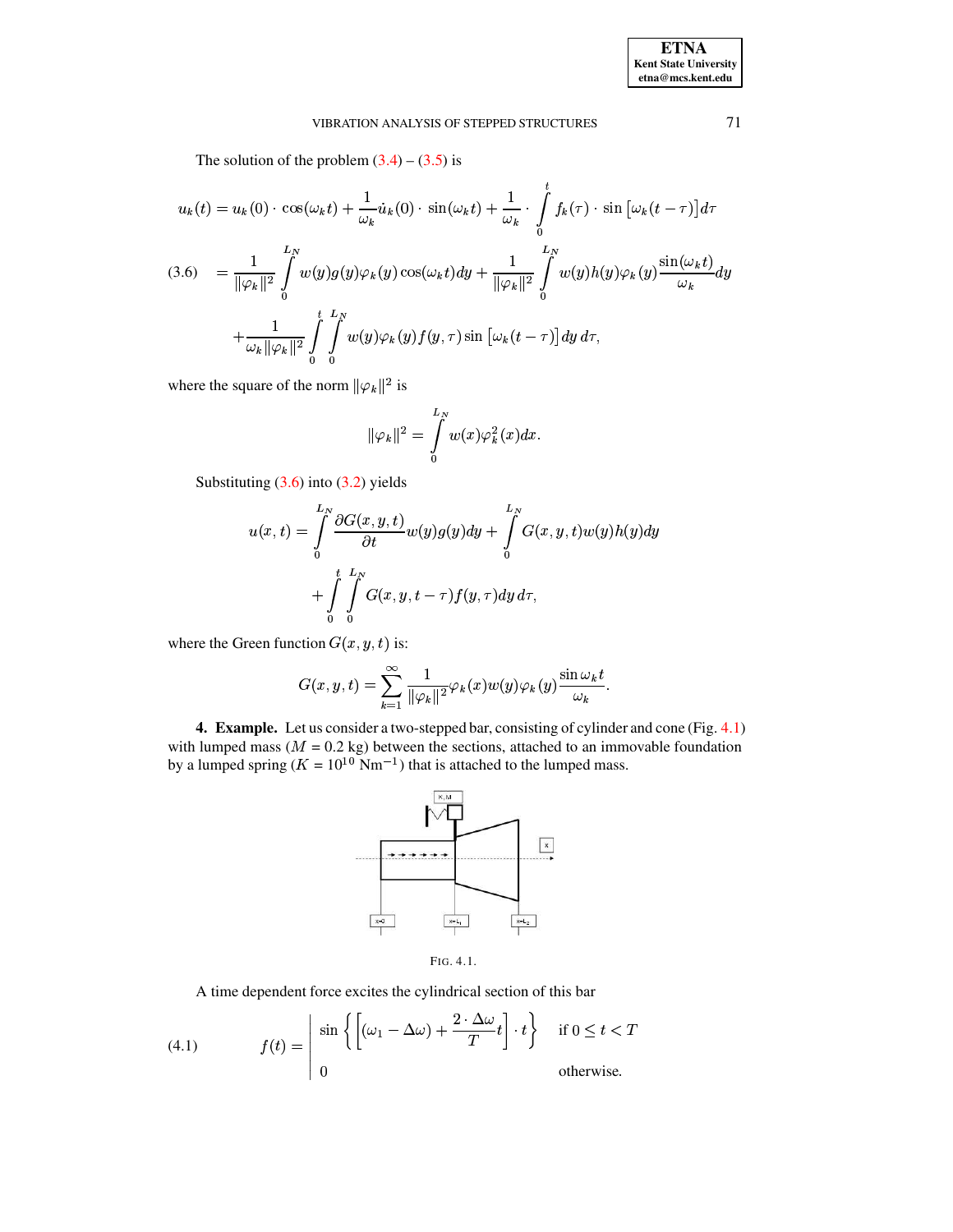#### I. FEDOTOV, S. JOUBERT, J. MARAIS, AND M. SHATALOV

```
TABLE 4.1
```

| Number of section             |       |                 |
|-------------------------------|-------|-----------------|
| Mass density $(kg/m^3)$       | 7850  | 2700            |
| Modulus of elasticity $(GPa)$ | 200   | 70              |
| Length $(m)$                  | 0.159 | 0.141           |
| Radius $(m)$                  | 0.04  | $0.055 - 0.075$ |

where  $\Delta\Omega = 0.1 \cdot \omega_1$ ;  $T = 2.10^{-3}$  sec. that is a finite almost periodic wave packet in the vicinity of a first longitudinal resonance of the stepped bar (see below).

Suppose that mass densities, modules of elasticity, lengths and radii of the sections are:

In this case the first five eigenvalues of the bar, defined by  $(2.5) - (2.6)$  are as follows:  $\frac{\omega_0}{2\pi} \approx 4102 \text{ Hz}, \frac{\omega_1}{2\pi} \approx 7933 \text{ Hz}, \frac{\omega_2}{2\pi} \approx 17760 \text{ Hz}, \frac{\omega_3}{2\pi} \approx 25520 \text{ Hz}, \frac{\omega_4}{2\pi} \approx 12520 \text{ Hz}$ 33470 Hz.

First resonance is a pendulum mode at which the stepped bar vibrates as "rigid" pendulum. All other modes are "longitudinal". Geometry of the bar was specially chosen so that vibration amplitude of the junction between the cylindrical and conical sections is small comparison to end amplitudes at the second resonance frequency. This is especially important for transducers, because it is possible to use this junction for suspension of the transducer in the housing. In this case the mechanical energy of the transducer does not leak to the housing. Corresponding eigenfunctions for the first five eigenvalues are shown in Fig. 4.2.

The wave packet  $(4.1)$ , is shown in Fig. 4.3.

Initial conditions are supposed to be zero. Motion of the planes  $x = L_1$  and  $x = L_2 = L$ are shown in Fig. 4.4.

One can see that as the excitation frequency approaches the resonance frequency  $\omega_1$ , the amplitude of oscillations increases (approximately) linearly. After it has passed through the resonance frequency at  $t = 0.001$  s, the amplitude of oscillations decreases. The presence of additional harmonics in the solution then results in beats, which are evident in Fig. 4.4 for  $0.001 < t < 0.002$  s. At  $t = 0.002$  s,  $f(t, x) = 0$  and no additional energy is added to the system. The beats are mainly result of the first and second harmonic superposition. The oscillations continue until infinity since damping has been neglected.

**5. Conclusion.** It was shown that vibrations of stepped bar, with various cross-sections coupled with foundation by means of lumped masses and springs, could be considered in terms of piecewise continuous eigenfunctions, which are orthogonal with respect to the generalized weight and automatically satisfy the boundary conditions at the ends as well as the non-classical boundary conditions at the junctions. The algorithm of calculation was formulated, which is applicable to stepped bars of arbitrary complexity. This algorithm could easily be generalized for more sophisticated models of bars, which are not described by the wave equation. An example of application of the algorithm was considered for the case of a near resonance excitation.

#### **REFERENCES**

- <span id="page-6-0"></span>[1] G. S. KINO, Acoustic Waves: Devices, Imaging and Analog Signal Processing, Prentice Hall, 1987.
- <span id="page-6-2"></span><span id="page-6-1"></span>[2] W.-J. HSUEH, Free and forced vibrations of stepped rods and coupled systems, J. Sound Vibration, 226 (1999), pp. 891-904.
- [3] C. N. BAPAT AND N. BHUTANI, General approach for free and forced vibrations of stepped systems governed by the one-dimensional wave equations with non-classical boundary conditions, J. Sound Vibration, 172  $(1994)$ , pp. 1-22.
- <span id="page-6-3"></span>[4] J. S. RAO, Advanced Theory of Vibration, John Wiley & Sons, 1992.